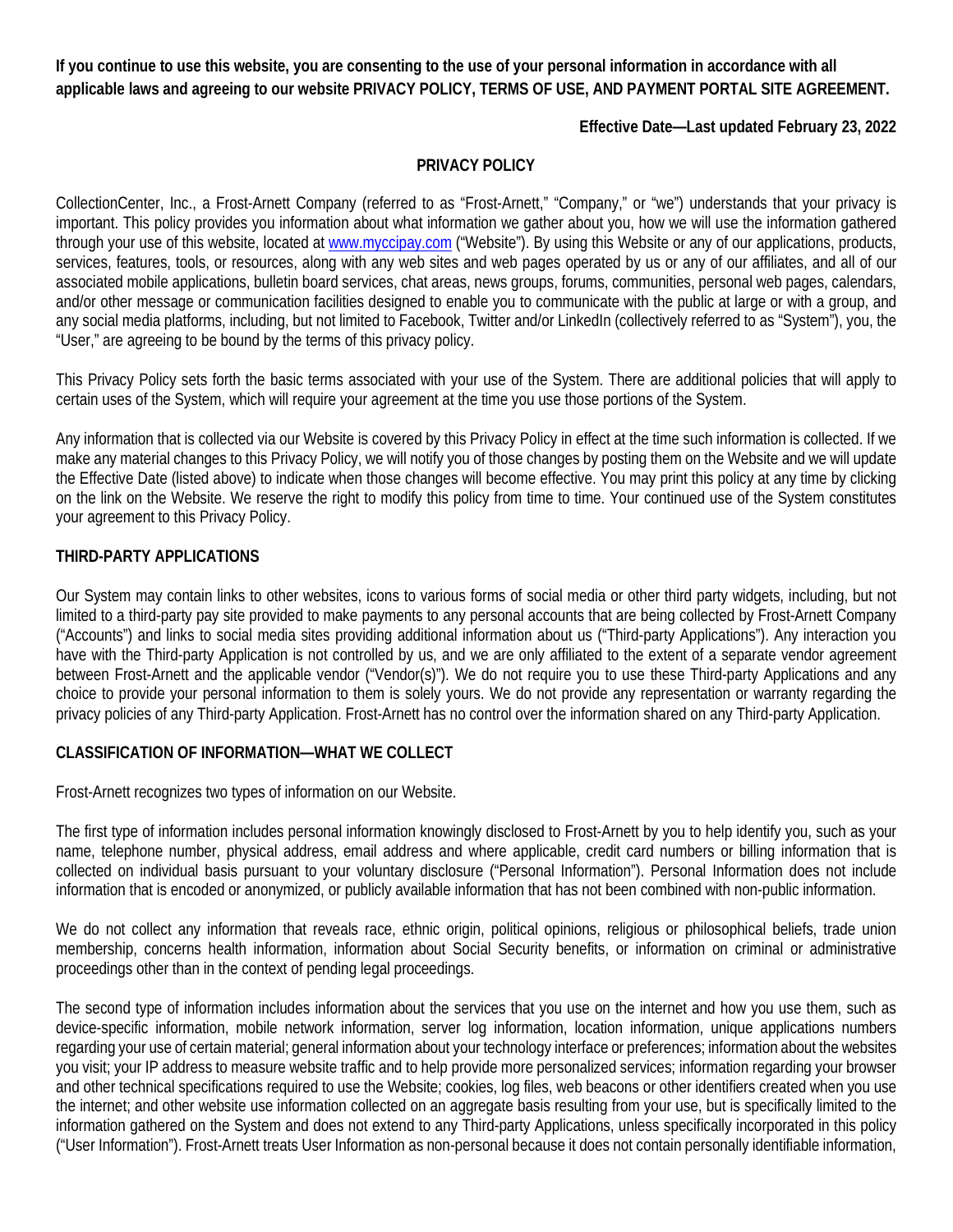such as name, address, phone number and email address, unless otherwise distinguished by local and/or federal law or Frost-Arnett provides you the written option of sharing certain Personal Information.

It is important to note that any information shared with others or publicly posted without security or privacy terms is no longer considered "confidential" through no fault of Frost-Arnett ("Public Information"). Frost-Arnett is not responsible for maintaining the confidentiality of any Public Information. You take sole responsibility for your disclosure and resulting Public Information. This policy does not apply to Public Information.

OUR WEBSITE IS NOT DESIGNED FOR CHILDREN, AND WE DO NOT KNOWINGLY COLLECT INFORMATION FROM ANY PERSON WE KNOW IS UNDER THE AGE OF 13.

## **USE**

We do not make money from advertising and don't collect User Information in order to advertise to you. Frost-Arnett generally, but not exclusively, uses User and Personal Information it receives to provide you with services and products, and also collects information that is necessary for the System to work properly, including, but not limited to:

- **EXECT** contacting you in connection with your communication with us;
- using your Personal Information to provide the services you request; and
- other purposes necessary to carry out our obligations under this privacy policy or our terms of use.

### **Limitations**

California Civil Code § 1798.83 permits users of our System that are California residents to request certain information regarding our disclosure of personal information to third parties for their direct marketing purposes. Because we do not disclose information for direct marketing purposes, but do share Personal Information to Vendors in order to provide the services requested by you, California law provides that you have right to request access to your Personal Information that we keep on record and we will provide you with access to such Personal Information. Please contact our Compliance Administrator as listed below. There is no fee for requesting access to your Personal Information.

To make such a request, please contact Frost-Arnett via the Website (the contact information is included below).

We may share Personal Information with Vendors, but only as necessary to complete any requests from you as the User; to provide you services; or through the belief that access, use preservation or disclosure of the Personal and User Information is reasonably necessary to:

- meet any applicable law, regulation, legal process or enforceable governmental request;
- enforce the Terms of Use, incorporated herein by reference;
- **i** investigate any potential violations;
- detect, prevent or otherwise address fraud, security or technical issues; and
- protect against harm to Frost-Arnett, users or the public as required or permitted by law.

Personal Information is not gathered without your voluntary disclosure, so please do not provide any Personal Information you do not wish to be used or shared within the terms set forth herein. While we work to safeguard your information, you can choose not to provide Personal Information or limit the Personal Information you provide or you may have your Personal Information removed, to the extent allowed by law, by contacting us at the email listed below.

## **California Do Not Track Disclosure**

Various browsers, including, but not limited to Internet Explorer, Firefox and Safari, offer a "Do Not Track" or "DNT" signal that sends a signal to websites visited by the browser user about your DNT preference. Because we do not track you across third-party websites to provide targeted advertising, we do not respond to DNT signals. However, some third-party sites do keep track of your browsing activities when they serve your content. You can usually access your browser's DNT option in your browser's preferences.

#### **Sale Of Personal Information**